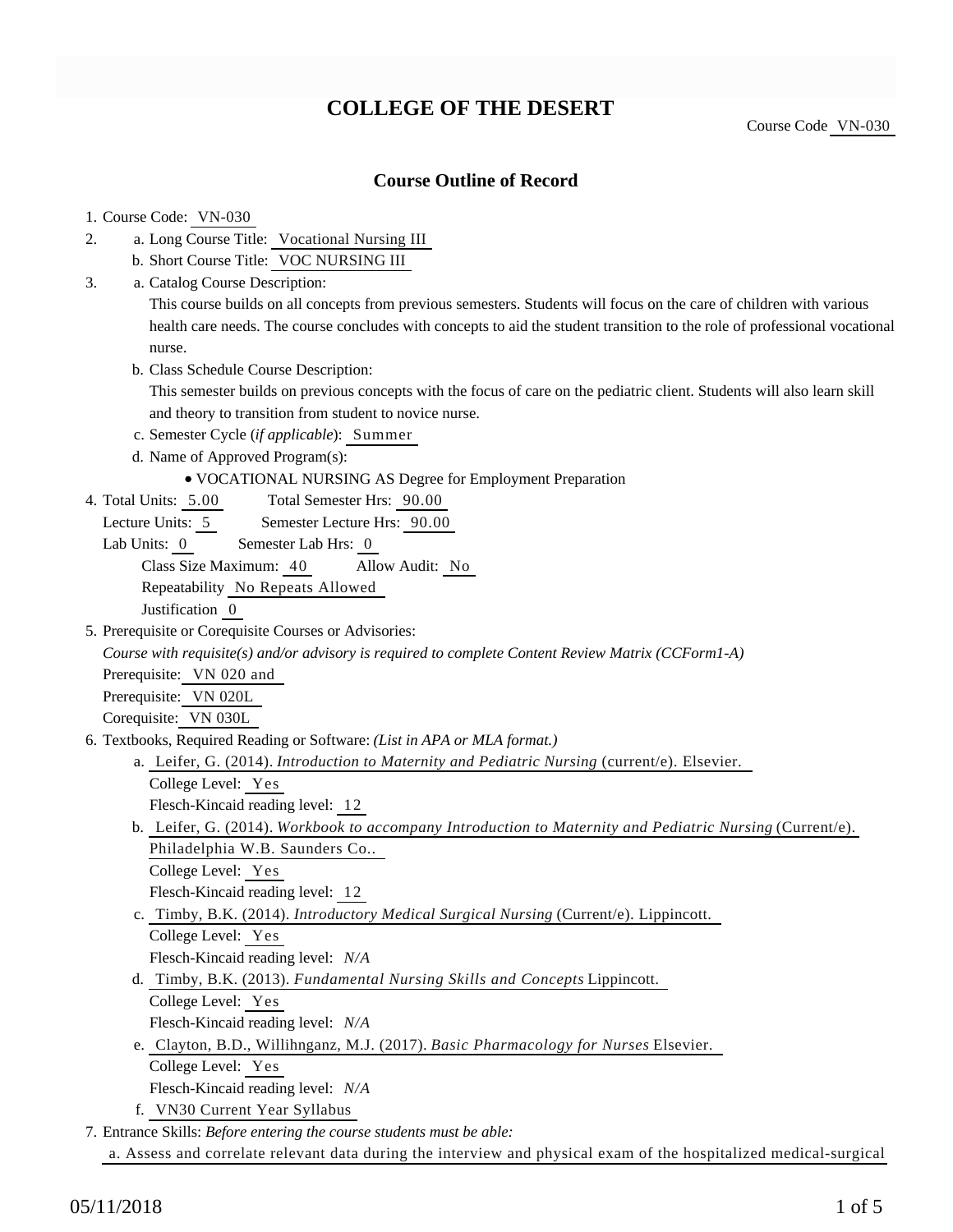client.

- VN 020 Identify the data to be collected in client assessment.
- VN 020L Apply data collected in assessment of client's needs when planning and implementing care.
- VN 020 Use assessment of client needs as a basis for planning and implementing care.

b. Prioritize assessment data and assist in the formulation of a nursing care plan for clients in the health care

setting under the supervision of the registered nurse.

- VN 020 Use assessment of client needs as a basis for planning and implementing care.
- VN 020 Outline the components of a complete nursing care plan.
- c. Identify the standards that are essential in the delivery of competent patient care.
	- VN 020L Develop nursing care plans for clients assigned to their care.
	- VN 020L Provide competent nursing care that incorporates an understanding of standards of care.

VN 020 - Explain the importance of nursing standards in the delivery of competent nursing care.

d. Employ therapeutic communication techniques in the clinical setting with clients and family members.

- VN 020L Communicate therapeutically with clients and families.
- VN 020 Describe critical elements of written and verbal communication.
- e. Demonstrate the role of vocational nursing student in the health care setting.
	- VN 020L Participate as a member of the health care team.
	- VN 020 Identify the role of the vocational nurse in leadership and supervisory roles.

#### **Corequisite skills:**

### f.

Recognize and model the supervisory role of the vocational nurse within the health care team.

- VN 030L Assess basic physical, emotional, spiritual and socio-cultural needs of clients of all ages using a variety of resources.
- VN 030L Develops nursing care plans, establishing priorities and revising as necessary.
- VN 030L Provides safe, competent nursing care using accepted standard of practice and making appropriate referrals.
- VN 030L Evaluates care to determine priorities, goals, and effectiveness of care.
- VN 030L Incorporates effective communication skill in nursing role, in therapeutic relationships with clients and families and in collaboration with members of the health team.
- VN 030L Demonstrates skills needed by the LVN who is functioning as a team leader.
- VN 030L Assumes responsibility and accountability for managing one's own actions and care delegated to those with lesser preparation.
- VN 030L Practices within the scope of practice of the licensed nurse.
- VN 030L Adheres to nursing code of ethics when delivering care to clients of all ages.
- VN 030L Seeks opportunity for continued professional growth and performance.
- VN 030L Advocates for the health care consumers through political, economic, and societal activities.

### 8. Course Content and Scope:

#### Lecture:

| 1. ALTERATIONS IN BODY SYSTEMS OF THE PEDIATRIC CLIENT |
|--------------------------------------------------------|
| 1. Immunological Function                              |
| 2. Cell Growth Function                                |
| 3. Musculoskeletal Function                            |
| 4. Integumentary Function                              |
| 5. Communicable Disease                                |
| 6. Respiratory Function                                |
| 7. Cardiovascular Function                             |
| 8. Endocrine Function                                  |
| 9. GI/GU Function                                      |
| $10$ Norma Concomi                                     |

- 10. Neuro-Sensory
- 2. ROLE OF THE VOCATIONAL NURSE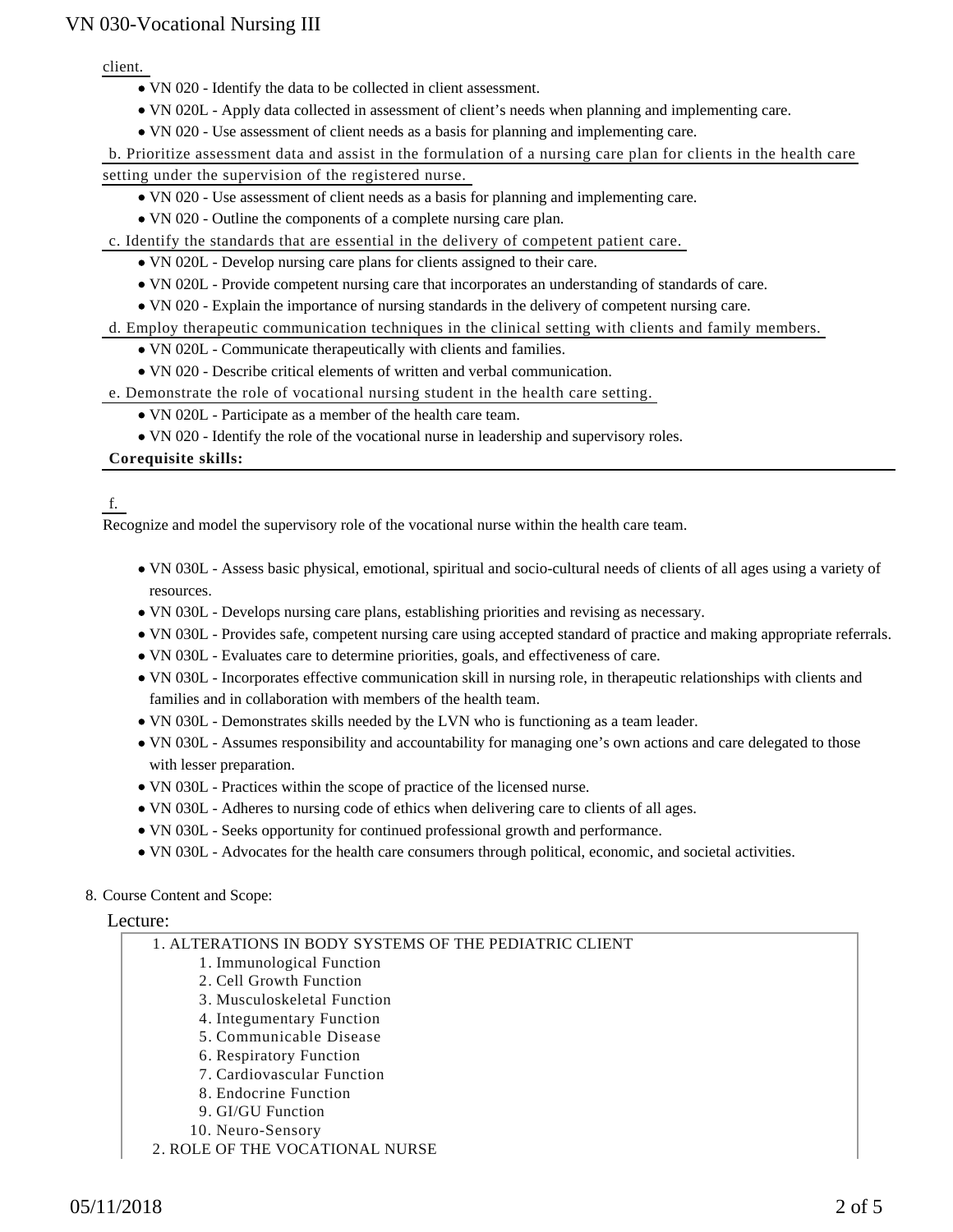1. Workplace Preparation

2. Guest Speakers-Recruiters, agency staff, law enforcement.

Lab: *(if the "Lab Hours" is greater than zero this is required)*

- 9. Course Student Learning Outcomes:
	- 1. Display safe, ethical, and effective entry level vocational nursing practice.
	- 2. Construct a model for self reflection of, and supervision of care provided to specialized populations.
- 10. Course Objectives: Upon completion of this course, students will be able to:

a. Recognize the influence of the family and cultural practices on growth, development, nutrition, and health care. (NUTRITION)

b. Demonstrate the proper therapeutic communication techniques during interactions with pediatric clients and their family members. (COMMUNICATION)

c. Compare and contrast physical findings between a pediatric and an adult client.

d. Integrate knowledge of growth and development with nursing process to assist in the development of a nursing care plan for the pediatric client and family. (GROWTH AND DEVELOPMENT)

e. Assess the impact of an illness, especially one requiring hospital stay, on a child.

f. Describe common nursing interventions used in the health care of children to aid in the diagnosis and during therapy. (PEDIATRIC NURSING)

g. Assist in the formulation of nursing care plan for pediatric client with alterations in the function of body systems. (NURSING PROCESS)

h. Evaluate the effectiveness of nursing care plan for pediatric client and provide validation of findings in client's record. (NURSING PROCESS)

i. Explore the role of the vocational nurse in the workplace and list a variety of work settings that currently employ licensed vocational nurses in this community.

- 11. Methods of Instruction: *(Integration: Elements should validate parallel course outline elements)* 
	- a. Activity
	- b. Collaborative/Team
	- c. Demonstration, Repetition/Practice
	- d. Discussion
	- e. Journal
	- f. Lecture
	- g. Observation
	- h. Participation
	- i. Role Playing
	- j. Self-exploration
	- k. Supplemental/External Activity
	- l. Technology-based instruction

Other Methods:

Group Project-pertaining to issues specific to pediatric clients.

12. Assignments: (List samples of specific activities/assignments students are expected to complete both in and outside of class.) In Class Hours: 90.00

Outside Class Hours: 180.00

a. Out-of-class Assignments

- 1. Read assigned chapters in textbooks and outside reading assignments.
- 2. Review and complete workbook assignments.
- 3. View assigned video tapes, DVDs, and computer programs.
- 4. Submit written one to two page reports post each OB-PEDS rotation.
- b. In-class Assignments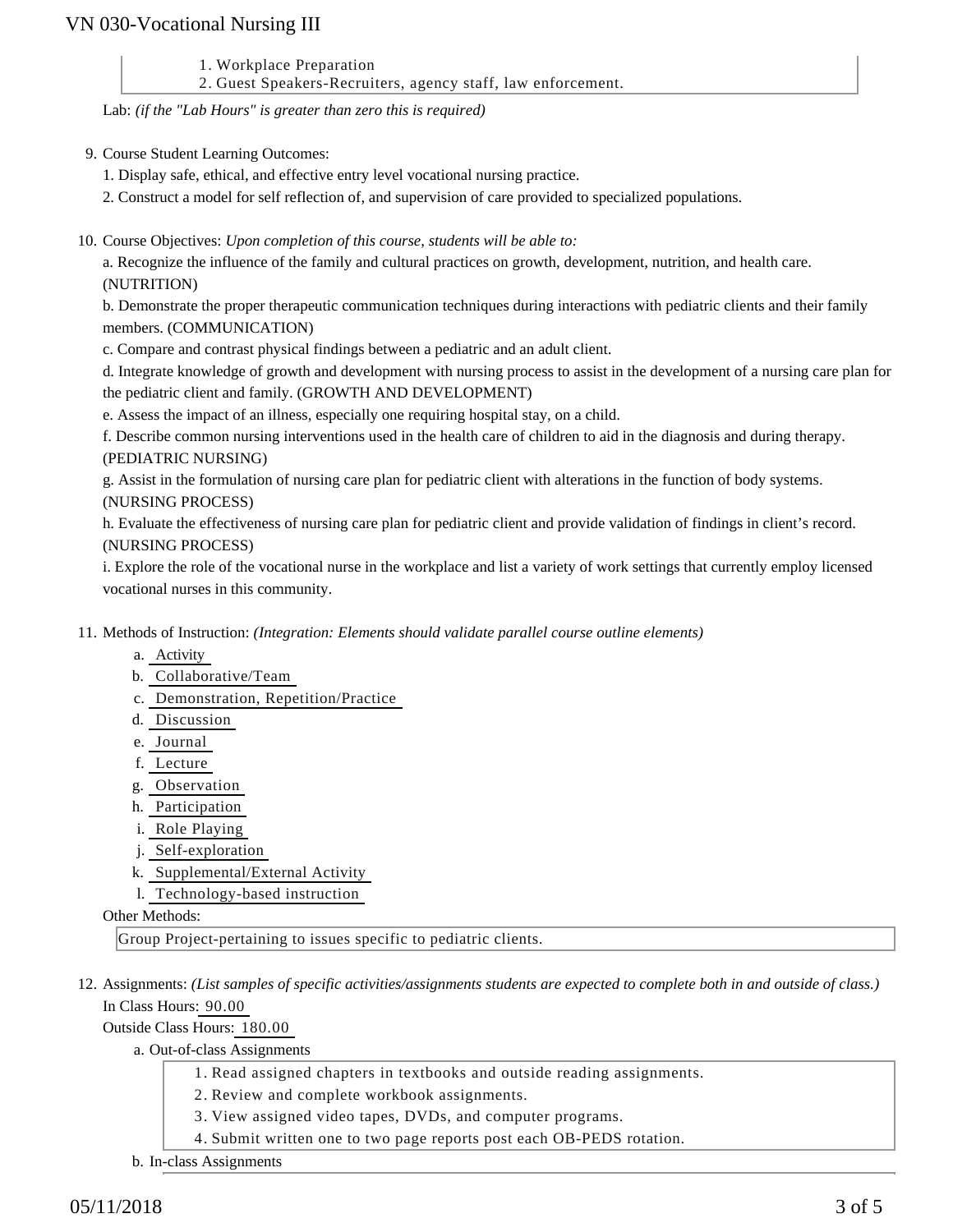- 1. Participate in group discussion, group work and critical thinking exercises
- 2. View videos for information and skills development
- 3. Participate in class discussions
- 4. Participate in small group breakout sessions during classroom sessions.
- 5. Case studies

13. Methods of Evaluating Student Progress: The student will demonstrate proficiency by:

- College level or pre-collegiate essays
- Written homework
- Group activity participation/observation Growth and Development Group Project on subjects pertaining to OB-PEDS.
- True/false/multiple choice examinations
	- Successful completion of pharmacological quiz prior to rotation to OB-PEDS units.
- Mid-term and final evaluations
- Student participation/contribution
- 14. Methods of Evaluating: Additional Assessment Information:
- 15. Need/Purpose/Rationale -- All courses must meet one or more CCC missions.
	- PO Career and Technical Education

Fulfill the requirements for an entry- level position in their field.

Apply critical thinking skills to execute daily duties in their area of employment.

Apply critical thinking skills to research, evaluate, analyze, and synthesize information.

Display the skills and aptitude necessary to pass certification exams in their field.

Exhibit effective written, oral communication and interpersonal skills.

Transfer to a higher level learning institution

IO - Global Citizenship - Ethical Behavior

 Integrate universally accepted values such as honesty, responsibility, respect, fairness, courage and compassion into judgments and decision-making.

Exhibit respect for self and others.

16. Comparable Transfer Course

| <b>University System</b> | <b>Campus</b> | <b>Course Number</b> | <b>Course Title</b> | Catalog Year |
|--------------------------|---------------|----------------------|---------------------|--------------|

17. Special Materials and/or Equipment Required of Students:

Required Material? 18. Materials Fees:

- 19. Provide Reasons for the Substantial Modifications or New Course: Course review and textbook update
- a. Cross-Listed Course *(Enter Course Code)*: *N/A* b. Replacement Course *(Enter original Course Code)*: VN-003 20.
- 21. Grading Method *(choose one)*: Letter Grade Only
- 22. MIS Course Data Elements
	- a. Course Control Number [CB00]: CCC000523804
	- b. T.O.P. Code [CB03]: 123020.00 Licensed Vocational Nursi
	- c. Credit Status [CB04]: D Credit Degree Applicable